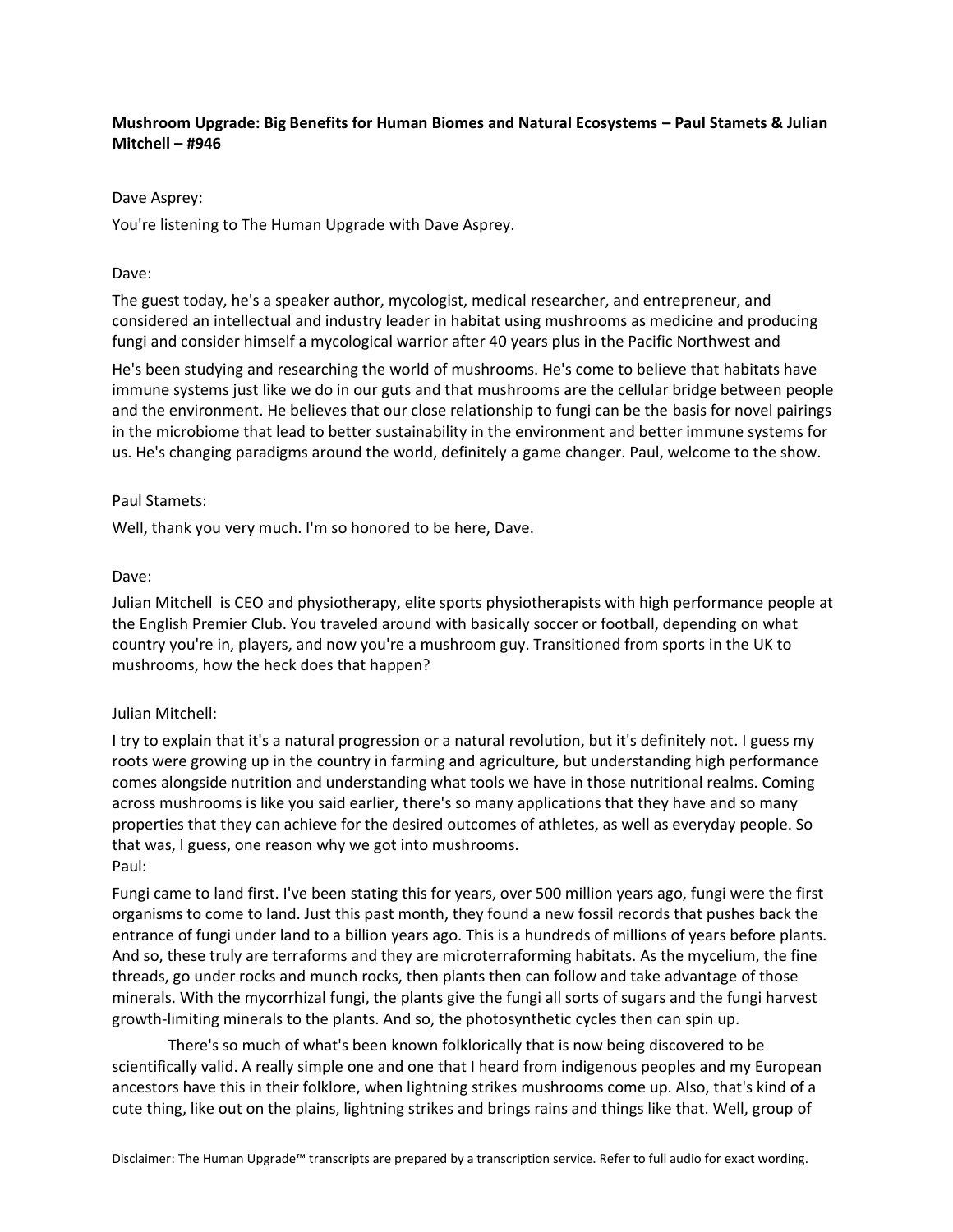Japanese researchers found out that if they grow nameko mushrooms and shiitake mushrooms on logs and they zap it with 50,000 volts of electricity, it substantially, in some cases, doubles the yield of mushrooms.

#### Paul:

If they grow nameko mushrooms and shiitake mushrooms on logs and they zap it with 50,000 volts of electricity, it substantially, in some cases, doubles the yield of mushrooms. You have to think now, indigenous people had this and it's really interesting to me when you have different groups of indigenous people, geographically separated all come to the same opinion.

Dave:

Yes.

Paul:

Myth are based on things that are factually accurate, and that's what I see now science is converging because I'm not religious, but I'm spiritual. I see that science and spirituality are now merging into a greater state of awareness. What astronomer is not amazed by the enormity of the universe that we're now able to decipher and document. It's increasingly such an extraordinary tale of how small we are and how vast the universe is.

It makes our uniqueness... Well, it's still an egocentric. We think we're so unique, but I believe that matter gets life. Life becomes single cells. Single cells becomes strings, strings fork. That's mycelium. And that the way of matter is to create multi-cellular organisms. The multi-cellular organisms are based on networks. The first networks will be that of fungal mycelium, and mycelium gave birth to animals 650 million years ago. You and I are actually mycelial beings and we are descendant of fungi. Fungi are our ancestors. When you see mushrooms and they're out in the woods, these are ancient elders that have their forms tens of millions, if not hundreds of millions of years ago. These are not just a recent appearance like Homo sapiens the 200,002 million years ago. These mushrooms predate us and their forms hundreds of millions of years prior to us, in some cases, tens of millions of years.

#### Dave:

Where do you see the future 20 years from now in terms of percentage of human diet from mushrooms versus algae versus some sort of cultured cellular product thing versus "real food" from soil?

#### Julian:

First point is that mushrooms and mushroom-based foods are going to play a huge role in the future of food. As they grow quickly, they require very little resources in terms of water, power, and land and the amazing nutritional profile that they have, and of course, being 100% natural. As for the algae industry and algae, well, actually our biotechnology engineer previously worked in this industry in Europe and moved across to mushrooms largely because the adoption was going to be very slow due to its high energy inputs, its enormous use of water, and limited applications due to its high unit economics and costs. And so, less optimistic on algae and the future there. But cellular-based meats, I guess there's a couple of questions around what are the key ingredients, how many ingredients are being used, preservatives and numbers. Are these ingredients GMO? So these are important questions, I guess, that come alongside cellular-based foods.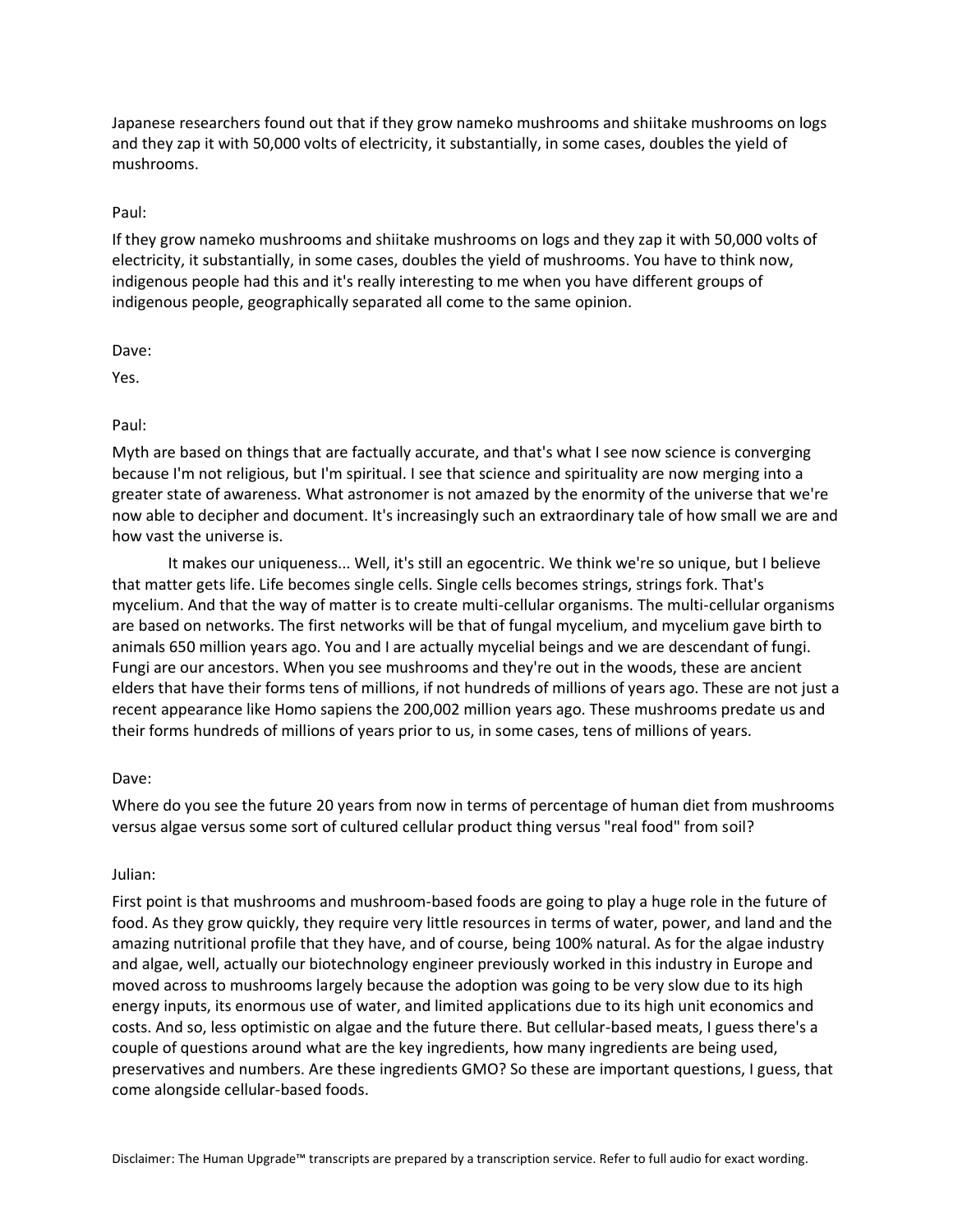And then we have seen some great plant-based meat companies. While being very good for the planet, the real question, I guess, is what are those ingredients and other inflammatory markers within those ingredients. But I think it's safe to say soil-based foods, regenerative farming should take up to 65% of our plate, grass-fed, permaculture-raised animal protein sources, somewhere around 15%, same with mushrooms being somewhere around 15% and cellular-based foods, somewhere around 5%. I think that kind of diet attached to asking the important questions. Where was our food growing? How was it growing? This sets us up for a bright future of food and a healthier society.

#### Dave:

I know that when we run additional electricity over our brains, and I do this at my neuroscience institute in Seattle, and I've done this for 20 years, you run a little bit more current over your brain and it causes neurogenesis. It raises BDNF. The same way that taking certain kinds of mushrooms, like the lion's mane that you make, right? We know that it does something. So, is it your supposition there that inside our bodies, some of our cells are fungal in origin?

#### Paul:

Oh, absolutely. I mean, we're coding for the same compounds. Serotonin is very common and tryptamines and these precursor compounds, even tryptophans are resonant throughout nature. I always thought that really good graduate thesis, which someone probably has done, but is one that I wanted to do way back 20 years ago is a dimethyltryptamine pathways in nature. Psilocybin is a form of DMT. If you track those dimethyltryptamine pathways, you would see that all nature is connected. There's a universality of biomolecular bridges using tryptamines that permeates all of nature, and that speaks to me of a nature consciousness that nature is aware. Really, we're still Neanderthals with nuclear weapons. We really have not waken up to the enormity of our presence and the miracle of our existence, but because of our prefrontal cortex and the drive for survival, it's almost like we were conditioned to have a very utilitarian and impractical skill set in order to achieve the level that we have now, where we can go full circle to embrace the mother that gave us birth.

#### Dave:

So given that most plants make defense compounds to keep animals from eating, this is why grains are bad for you, nightshades generally are bad for most people, how do you know that all these species that we're using are actually completely safe for humans versus, "Oh, they're mostly good, but they have these gnarly downsides on them"?

#### Julian:

Well, at Life Cykel, our process for deciding what mushrooms we grow and put into our product starts firstly with a detailed scientific literature review, toxicology evaluations and laboratory tests to get the data on DNA identification, heavy metals, microbiology, and mycotoxin testing. And so, I guess, as a listener, hearing that medicinal mushrooms and functional mushrooms play a role, maybe a new concept, but really there are 30,000 scientific medical articles out there in the reviews. This gives us a lot of science to work from. And so, I guess it's important to realize the vastness of the fungi kingdom with mushrooms at numbering plants six to one. So this means just like there are medicinal and harmful plants, the same goes for mushrooms. As general rules and theoretically, not consuming raw mushrooms is a very good idea. And then secondly, functional mushrooms such as turkey tail, which we know possess high amounts of PSP, which is polysaccharide peptide, which acts to support the growth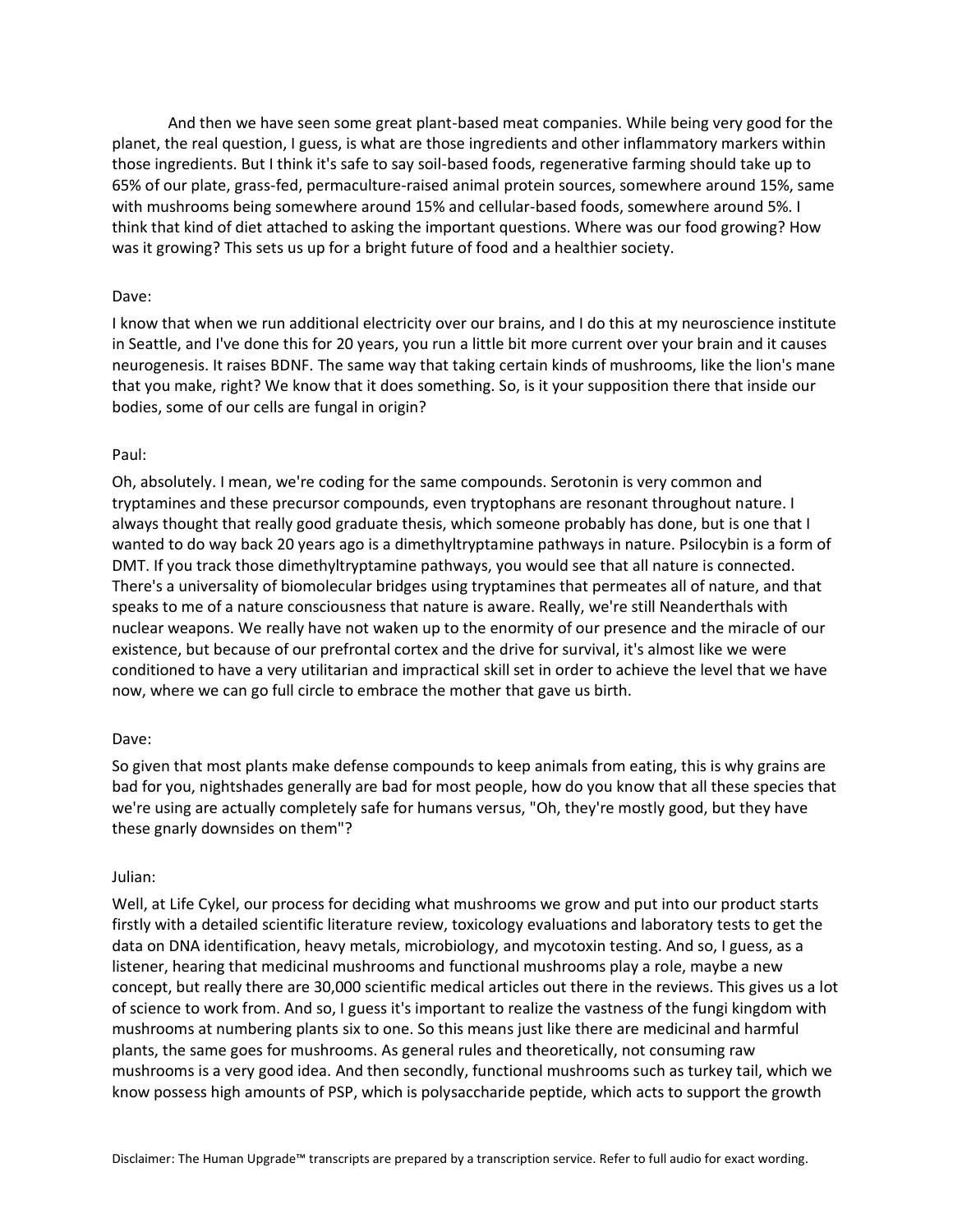and proliferation of good bacteria, it makes sense to incorporate these into maintaining and restoring good gut health.

# Dave:

I've also seen more recent studies around specific subspecies. In fact, cordyceps, I believe, is one of them that actually have anti-candida properties. So the deal is you should know what mushroom you're using and what you're using it for. If you're a long-time listener, you might just say, "Oh, Dave doesn't like mushrooms." No, I've always said use them medicinally and I'm amending that to say, use them for food if they make you feel good and your food is your medicine anyway.

So if you can eat something that tastes good, that also increases ergothioneine levels, you may feel a kick from it right then. You probably won't from eating half a cup of cooked mushrooms. But if you take a tincture, you probably will. Because I've noticed very, very profound effects from the tinctures that you guys make and I did test them against a bunch of others. At least when I look at my sleep score, I get a lot more REM sleep with the specific strains of lion's mane in particular that you make. I know a group of people who are convinced that they're going to deal with their traumas or achieving enlightenment or something through frequent, multiple times a week or once a week, use of mushrooms or ayahuasca or ibogaine or any of these other things like that. Is there such a thing as too much psilocybin?

Dave:

Is there such a thing as too much psilocybin?

Paul:

I've never been asked that question, but from my experiences and the reason why psilocybin mushrooms are so interesting to psychotherapists, psychologists and even the FDA is that they're nonaddictive.

Dave:

They're non-addictive. Yeah.

Paul:

You have a massive dose of psilocybin mushrooms. You're on the ground. You're seeing God. You've connected with nature. The next day, you look at those mushrooms, you go, "No frigging way am I eating those again."

Dave:

How could you do them every day?

#### Paul:

I'm not eating those for a month. So I think that gut response also the microbiome is important, most of your receptors in your gut for a neurogenesis. You feel queasy right after you eat mushrooms. I think the microbiome is waking up to all of that. I would say microdosing, I don't see the frequent use of psilocybin mushrooms microdosing. Microdosing is defined basically as 1/10 or 1/20 of a liftoff dose.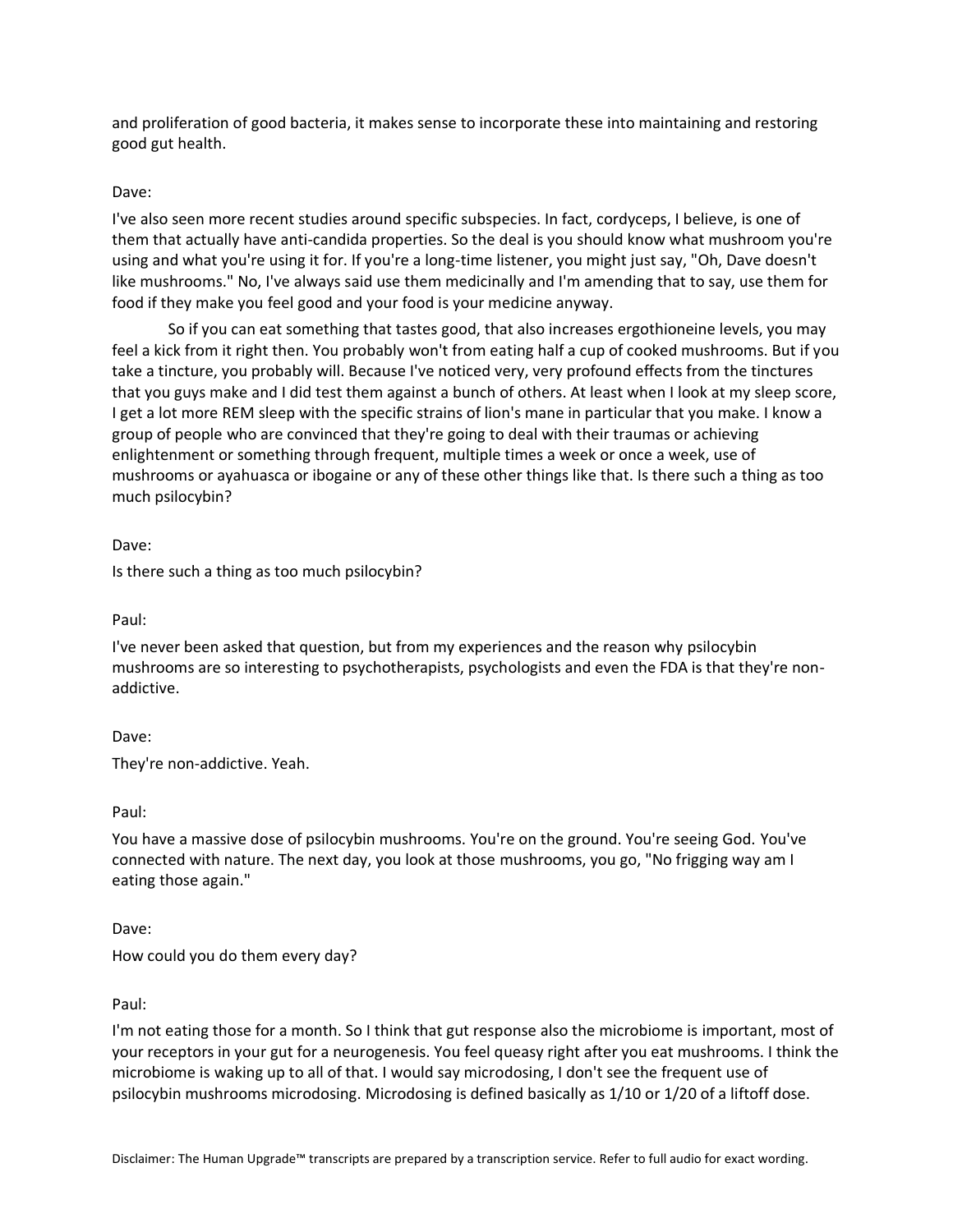Dave:

Okay. So it's a very different vector. That's more-

Paul:

That's a bit more like a vitamin.

Dave:

From neurogenesis growing neurons in the brain, as well as for the gut bacteria, you're saying.

Paul:

Right.

Dave:

Are there other fatty mushrooms?

Julian:

Well, lion's mane is the fattiest mushroom of them all with five grams out of a hundred grams of dried mushroom being unsaturated fat for the most part. And so, really though, the key nutrients for functional mushrooms, such as your lion's mane, your reishi, cordyceps, turkey tail are the amino acids, the beta-glucans, the dried terpenoids and the antioxidants.

Dave:

What about fats? Is there like a butter mushroom that grows fat inside it? I want that.

Julian:

A butter mushroom? Well, there are thousands of mushrooms out there yet to be identified, but we are not aware of a butter mushroom, even though we are commonly foraging on the weekends. We haven't come across this one though, as we know if we had some grass-fed butter or some Bulletproof MCT oil to mushrooms in the pan that makes for a pretty delicious meal.

Dave:

You guys do some other weird stuff that may be why I get a stronger response from your alcohol-based extracts. You use something called Kakadu plum that I was entirely unfamiliar with. This is a native heritage food from the Aboriginal people of Australia. I knew nothing about this. So, what is it?

Julian:

Kakadu plum is an incredible fruit that is wild harvested by indigenous Australian communities and remote areas of the Outback. So it's been shown to have the highest amount of vitamin C of any fruit in the world, a hundred times an orange. And so, it's very rich and rare, carrying amazing properties, including antiviral and antioxidants. And so, by mixing it with the mushrooms, we've found it definitely heightens and amplifies the benefits of the mushrooms, particularly lion's mane, as you've mentioned yourself.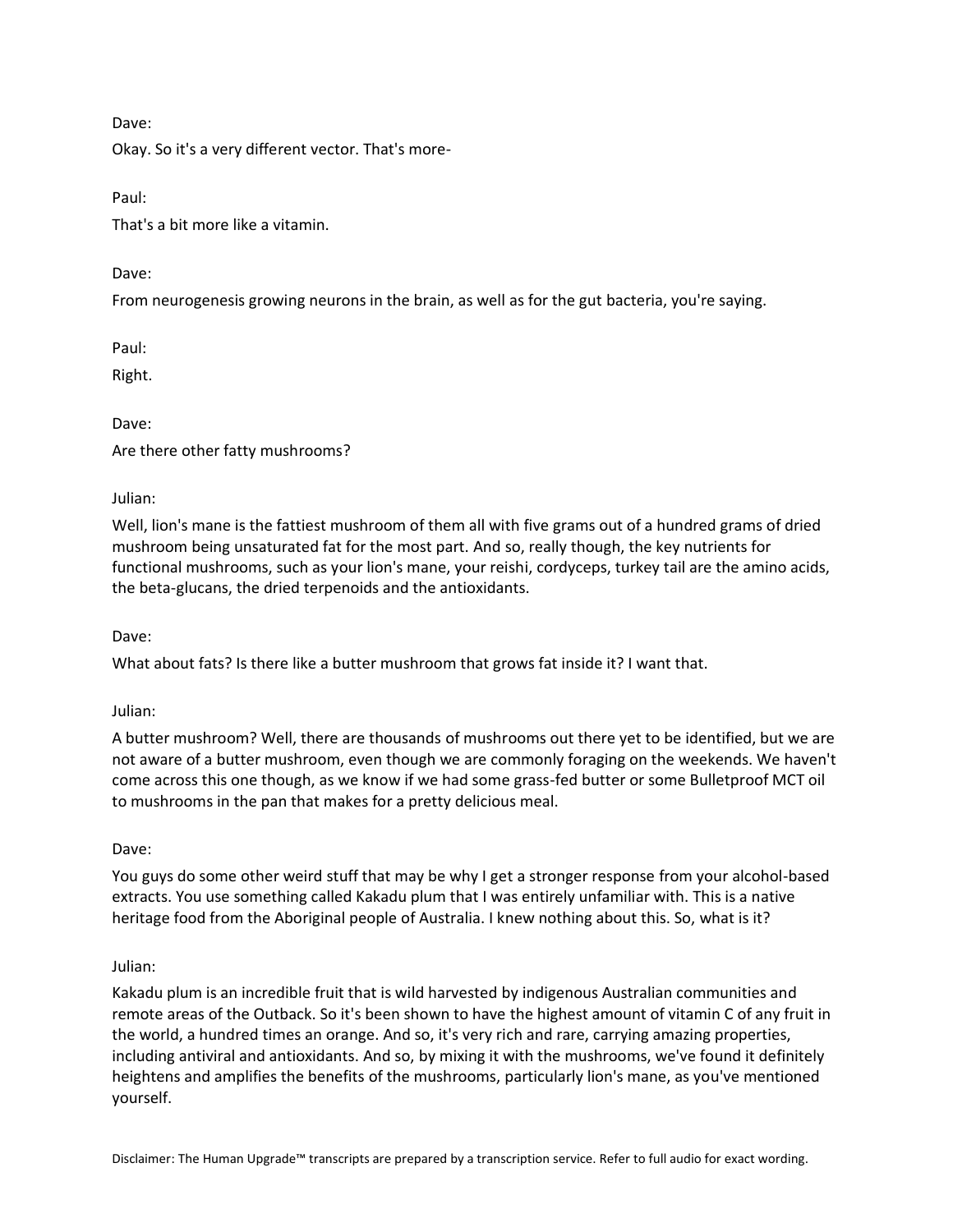Now, we are incredibly grateful for the special friendships and partnerships we've been able to form with community and special mention to Gumbla, an amazing man, a Dreamtime leader from the Wakka Wakka community, who introduced us to the healing and ceremonial ways in which this is consumed in Australia. And so, all of our liquid extracts and powders have this amazing Kakadu plum infused through the mushrooms, as well as our golden mushroom chia. We're really getting some great testimonials about dreaming, REM levels. But also because of its vitamin C content, what we're finding is that it helps your body recover, building immunity, which means you have more energy and your body's less under trauma.

Paul:

There's a great study that came out, randomized placebo double-blind controlled study on turkey tail mushrooms, the mushroom mycelium, showing that it enhances the activity of Lactobacillus acidophils and Bifidobacterium.

Dave:

It's a prebiotic.

Paul:

Yeah, it's a prebiotic.

Dave:

Okay.

Paul:

And stifles Clostridium, Staphylococcus.

So this makes a lot of sense to me because most people love mushrooms, but about two to 5% of the population, they don't like mushrooms. It makes them feel queasy. They don't like them. I realize now that's actually a scientific observation. It may be their microbiome is incompatible with the mushrooms that's a prebiotic, the majority of us, the umami effect of the flavor-enhancing, et cetera. Actually, your microbiome is like, "Yes, this helps me achieve a better homeostasis and health," but some people are mismatched. And so, that mismatching may be the case. Now, with psilocybin much of taking on high doses several times a week, I don't see it. I think you need to reset. I think you have to re-normalize. You need to wash your receptors and then stimulate them again, but I think it's like the tide of the-

Dave:

Cyclical.

Paul:

... water washing onto the land. That washing and then retreating and then resetting, I think it makes the experience continually novel and fresher. I think that stimulation, pause, stimulation, I just know from lots of other work that I've done, that pulse therapy is much more effective. Dave: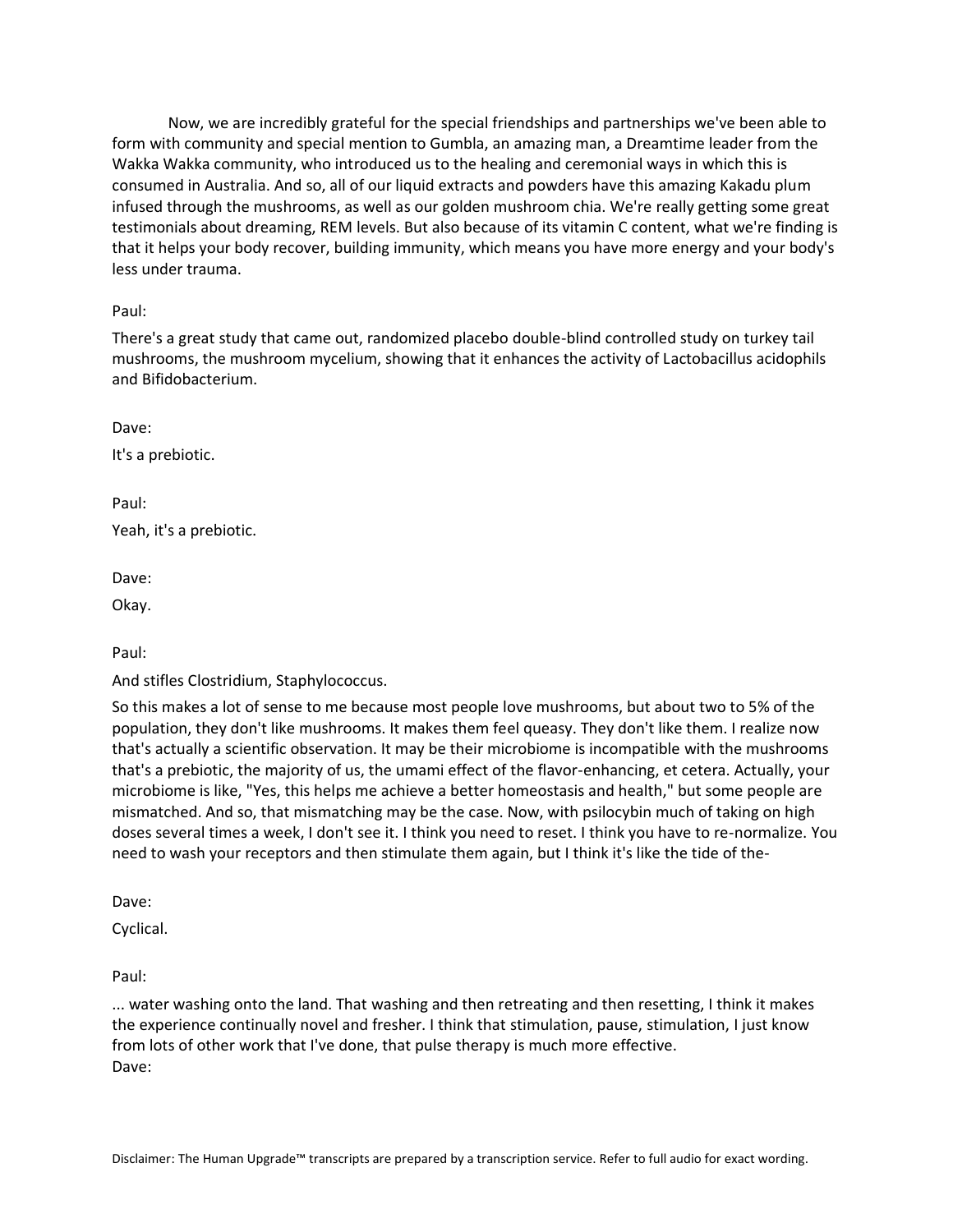Everything, for diet, for exercise, for fasting, it doesn't matter. If it's not cyclical, it probably doesn't work well.

Paul:

Yeah.

Dave:

What does the research show about what happens when people eat oyster mushrooms?

Julian:

There are a number of different types of oyster mushrooms, such as the pearl, the king, the blue, the pink and the yellow and we grow all of these in Australia at our farms. They'll have great compounds and nutrients from B vitamins, folic acid, calcium, iron, zinc and potassium. Probably two amazing data points that are of most interest is one around the amazing antioxidant ergothioneine. Ergothioneine is involved in the protection of mitochondrial DNA and chronic inflammation. So this, I guess, really lends itself to being a great mushroom as part of an anti-aging strategy as it protects using its antioxidant profile.

The second one would really be focusing on something called shikimic acid, which there was a great study out of the university in Japan in 2014 that showed by growing oyster mushroom, mycelium in mushrooms under blue light increased the expression of shikimic acid by 200 fold. Why that's important is because it helps inhibit the enzyme for influenza A and B viruses, which are responsible for the flu. So eating oyster mushrooms that are growing this way is a great strategy for staying healthy in winter and preventing those cold and flus. Dave:

Now, how can you take oyster mushrooms? You can eat them. Is this appropriate for a powder or a tincture?

# Julian:

You can make them into tinctures. Absolutely. I guess they are a delicious mushroom. So it's like some of the other mushrooms such as the reishi or the turkey tail, which are inedible because they've got what's called chitin in them so they're very tough and fibrous. They're not able to be cooked down. So the oysters can be put into risottos, into breakfast dishes, into soups or broths, or a great side to some vegetables and some grass-fed steak or meat. And so, they are a delicious mushroom to consume, but they can be in a tincture, as well they can be in other powdered forms.

# Dave:

Just to define that word for people who really probably haven't dug in on it, tincture, what is a tincture? What are the ways of making a tincture and what are the pros and cons?

# Julian:

Absolutely. Tinctures, in our case, we make a double extract, which is a water ethanol extract. So that's the process where we're extracting the medicinal compounds using water and ethanol as the process. And so, by doing the tincture process with water and ethanol, you're getting all the medicinal compounds, the beta-glucans, as you mentioned, the polysaccharides, the triterpenoids, the terpenes,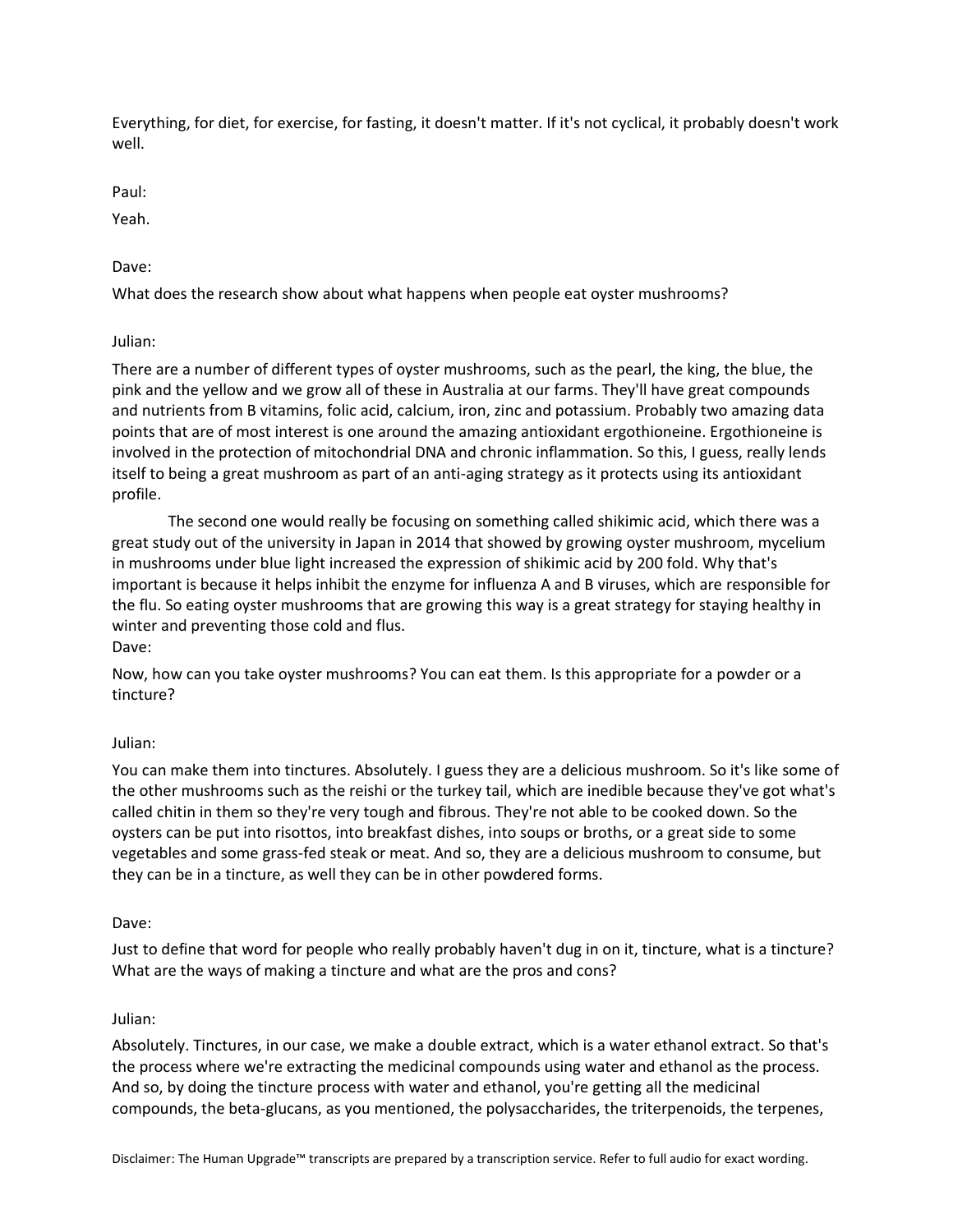all these long-winded names that are essentially the medicinal compounds come from that extract, but in a liquid form, it's more bioavailable than in a powder form. And so that's why we're big believers of that and very passionate about making high quality tinctures. Just as you mentioned previously about the kombucha space, kombucha comes onto the market. There's some high quality products there. And then the market gets flooded within a whole range of products and the quality goes down. And so, it's really a matter of keeping the quality high so people are getting those effects.

# Dave:

If you're listening to this, you go, "Oh, tincture, that sounds hard." No, you make a tincture every morning. It's called coffee. It's a water. It's a hot water extract of Arabica coffee beans, at least if you're drinking good coffee. It might be robust otherwise. So tinctures are nothing new. Tea? Tea is a tincture,

# Paul:

I authenticated that the diluted extracts of mycelium, the water and ethanol, had extremely potent antiviral activities far exceeding that of pharmaceuticals.

Dave:

Wow.

# Paul:

A natural product offers a stronger effects than a pure pharmaceutical, in this case, compared to ribavirin and cidofovir. These are two well-known antiviral drugs. So side-by-side comparisons blew them out the water. It was diluted. These extracts are diluted a hundred to one because they're on 35% ethanol and either in vitro human cell wall assays in laboratories sponsored by the U.S. government. So they have to dilute the alcohol down to 0.35%

Dave:

So as to kills the cell.

Paul:

Yeah, it's a hundred to one dilution. A hundred to one dilution, we beat these antiviral-positive drug controls.

# Dave:

You basically soak the mushrooms in alcohol, pour off the alcohol, I'm simplifying it, filter it a little bit, cut it with water by a hundred.

# Paul:

It's the mycelium. It's the mycelium.

Dave: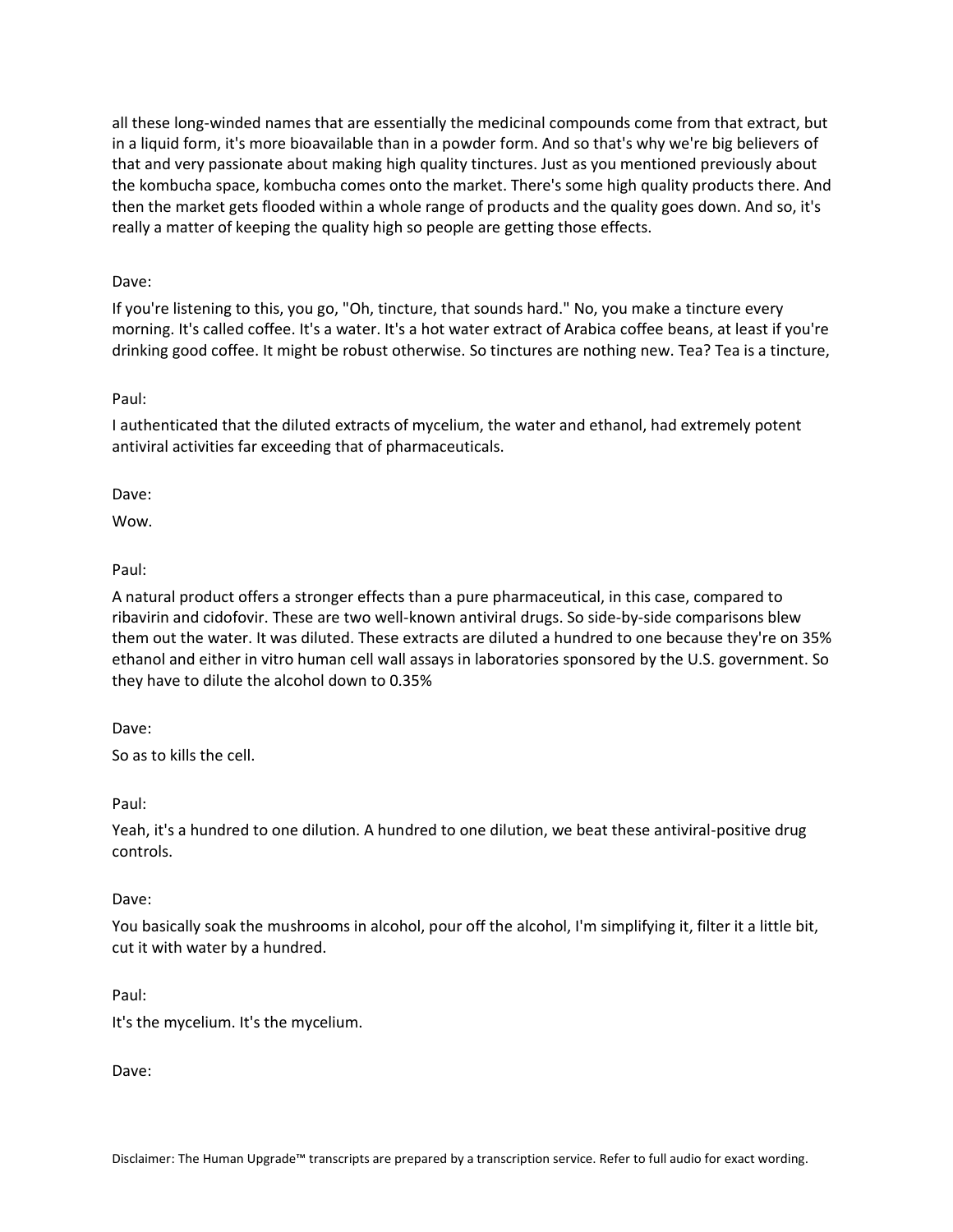Yeah. So not the mushroom, the mushroom roots. How do you even gather mycelium versus the [inaudible 00:24:03]? You dig them up? How do you filter the soil?

Paul:

Extensive laboratories.

Dave:

Okay. Got it. You have a lab that does that, right?

Paul:

Yeah.

Dave:

I got it.

Paul:

Laboratories, you got in vitro. It's in my books, Growing Gourmet and Medicinal Mushrooms.

Dave:

Sure. Yeah.

Paul:

Anyone listening can look up the books. So you all can do this yourselves. I mean, this is not...

Dave:

Making mushroom in effect is easy.

Paul:

I was going to say it's not rocket science, but there is some heavy science involved. But like anything else, once you do it a few dozen times you get pretty good at it. So, I actually had a waking dream.

Dave:

Wow.

Paul:

I had this idea. So oh my God, I wonder if these extracts using the Bioshield, Biodefense program can help the bees because the Varroa mites are vectoring viruses and the deformed wing virus is the most harmful of the viruses. So like having a pancake on your back, these mites are that big.

Paul: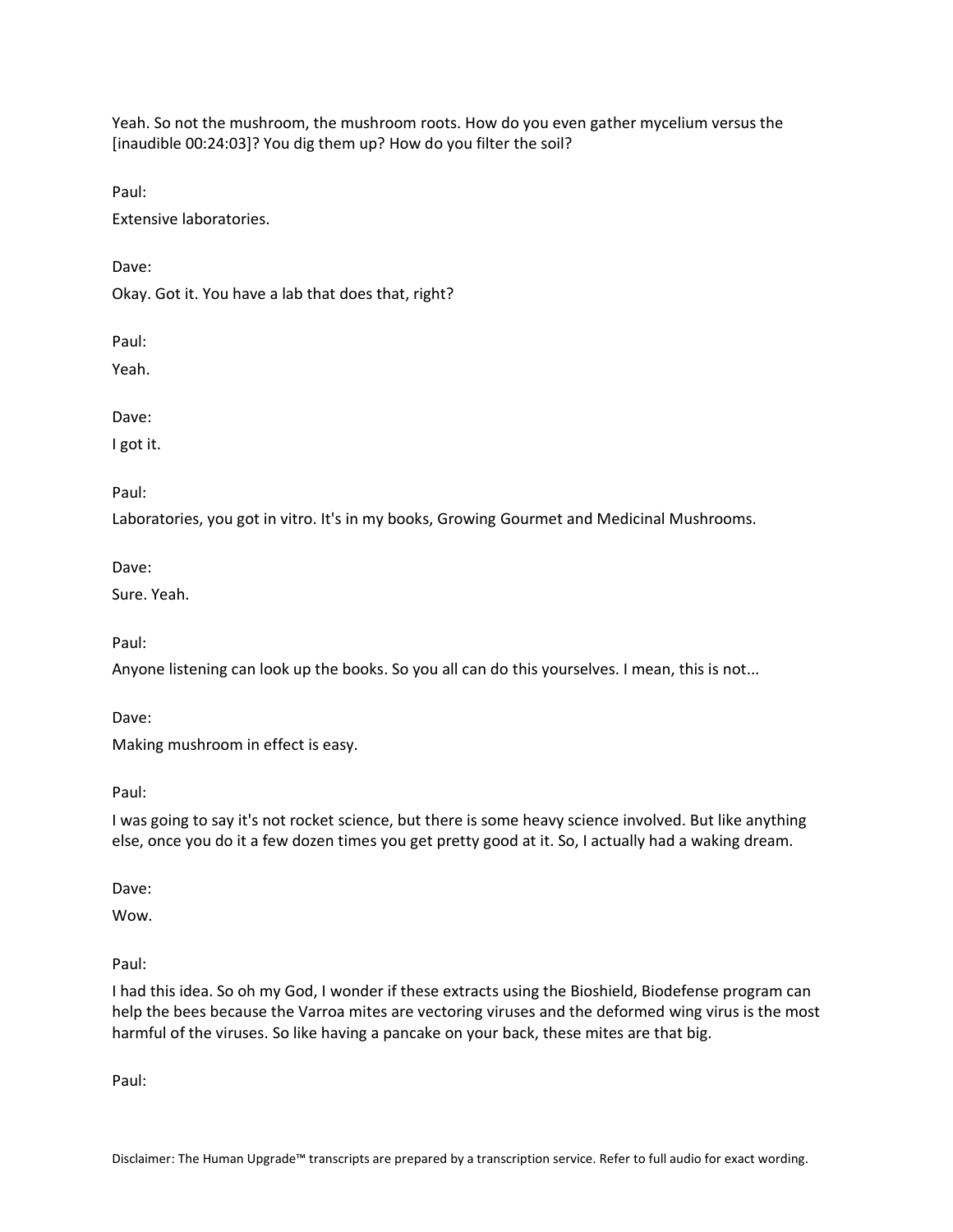The Varroa mite is called Varroa destructor because it destroys the... Once a beehive has 7% mite infestation, that is terminal. That beehives won't survive. Now, we tested about 10 species. Five of these polypores have demonstratively positive effects in reducing these viruses. There seems to be species specificity factors. Very interesting. Certain species of these polypore mushrooms are more active against certain species of virus.

There's the Israeli AP area virus. There's the deformed wing virus. There's the Varroa destructive virus. So the different clades of viruses, but we were able to first through PCR showed all the viruses that were harmful reduced by 90%. And then we look at specific viruses and then we reduce the deformed wing virus, 850 or something to one, Lake Sinai virus, 4,500 to one, all the one treatment. So, this is amazing because now I can make the argument. This is really important that natural products can offer a greater Bioshield of benefits than a pure pharmaceutical. We showed it with the Bioshield program. Now, we're showing with bees. Now, the bee study, this is an animal clinical study. Bees are the second most of all studied animal in the world, humans being No. 1, but everybody missed this and we all grew up with the Winnie the Pooh.

Dave:

Right.

Paul:

We all knew that bears went into rotted logs where there bees to get honey. And so, this is the way of nature. You follow the mycelial path. You then come into a mutualism with fungi and there are armamentarium of benefits when you want you in their guild, in the fungal guild. Now, you have partners with bacteria that are helping you, fungi that are helping you.

Dave:

Wow. Talk to me about chaga.

Julian:

Chaga is a fascinating one from a scientific point of view. We refer to it as a sclerotia, not a mushroom, as it is actually a compact mass of mycelium growing on the outside of a tree. And so, this grows wild in climates of Russia, Northern Canada, parts of the U.S. and China, typically growing on birch trees over five to 15-year periods. And so, we don't have access to this in Australia. In terms of its properties, it's well known for activating B cells and macrophages. And so, these play a major role in an adaptive immune system by secreting antibodies. Secondary to this, it also secretes metabolites, which have potent antioxidant properties, such as polysaccharide and triterpenoids. This has been proven to provide and protect cells against oxidative stress.

#### Dave:

So what's the deal with lion's mane? Can you eat it? How's it best taken? What does it do?

#### Julian:

It's known as lobster of the woods, but it's by far a very popular mushroom for its benefits for the fact that it stimulates nerve growth factor. And so, nerve growth factor stimulates myelin reproduction. Myelin is what's around our nerve cells and our neurons. And so, as we're getting older, which occurs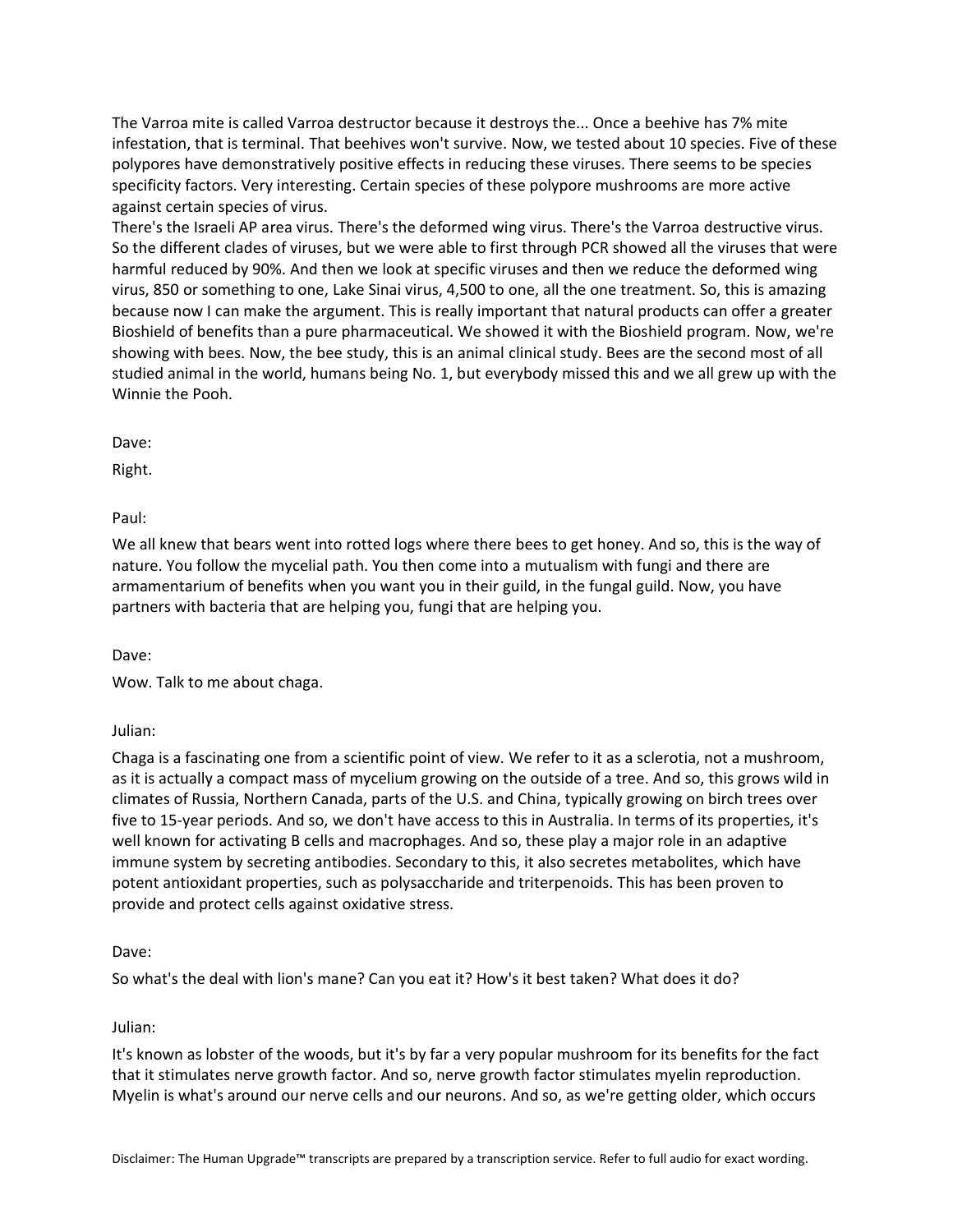from pretty much our early 20s, we're starting to... To cut the case slowly, it helps re-myelinate the nerve cell and the nerve sheath. And so, what does that mean? Well, in our elderly population or more aging population, it's where did I put my keys? What was I doing? What was on my checklist? It's just that mental sharpness and clarity starts to fade. In the younger population, it's really around memory focus, concentration, optimum performance is what we're seeing. And so, you take it either in the morning or in the evening. It will affect your REM and your dreaming and it will also increase your ability to just find clarity on a mental space and focus.

### Dave:

Talk to me about how to cook mushrooms. What's the best way to cook them so that I get all my bioactives?

#### Julian:

First of all, make sure you are consuming them cooked, not raw. This way you are breaking down the skin of the mushroom known as cotton to avoid any digestive issues or discomfort. Secondly, cooking the mushrooms also kills the unwanted spores and compounds. When cooking, say, the oysters or the shiitake, to maximize your ergothioneine, it's important to preheat the pan, add some water, and then cook on a high flame for a couple of minutes.

### Dave:

Do some of the compounds in mushrooms benefit from being cooked or eaten with fat, or are these mostly water soluble and alcohol soluble, doesn't matter?

Julian:

There's extracts that we make our water and ethanol soluble so you can go down other path.

Dave:

But I'm talking in terms of cooking.

#### Julian:

In terms of cooking, what compounds are you going to consume or make more bioavailable? So if you're cooking in a fat, then you are going down the path of a fat-soluble extract, which means you're going to get your triterpenoids and your terpenes. Whereas if you go down a water-soluble cooking path, then your beta-glucans, your polysaccharides is what's going to be more bioavailable to you.

#### Dave:

So that means I'll keep cooking my mushrooms and I won't cook them on low temperature. So sous vide mushrooms, not a good idea.

Julian:

Not a low temperature and not raw.

Dave:

Disclaimer: The Human Upgrade™ transcripts are prepared by a transcription service. Refer to full audio for exact wording.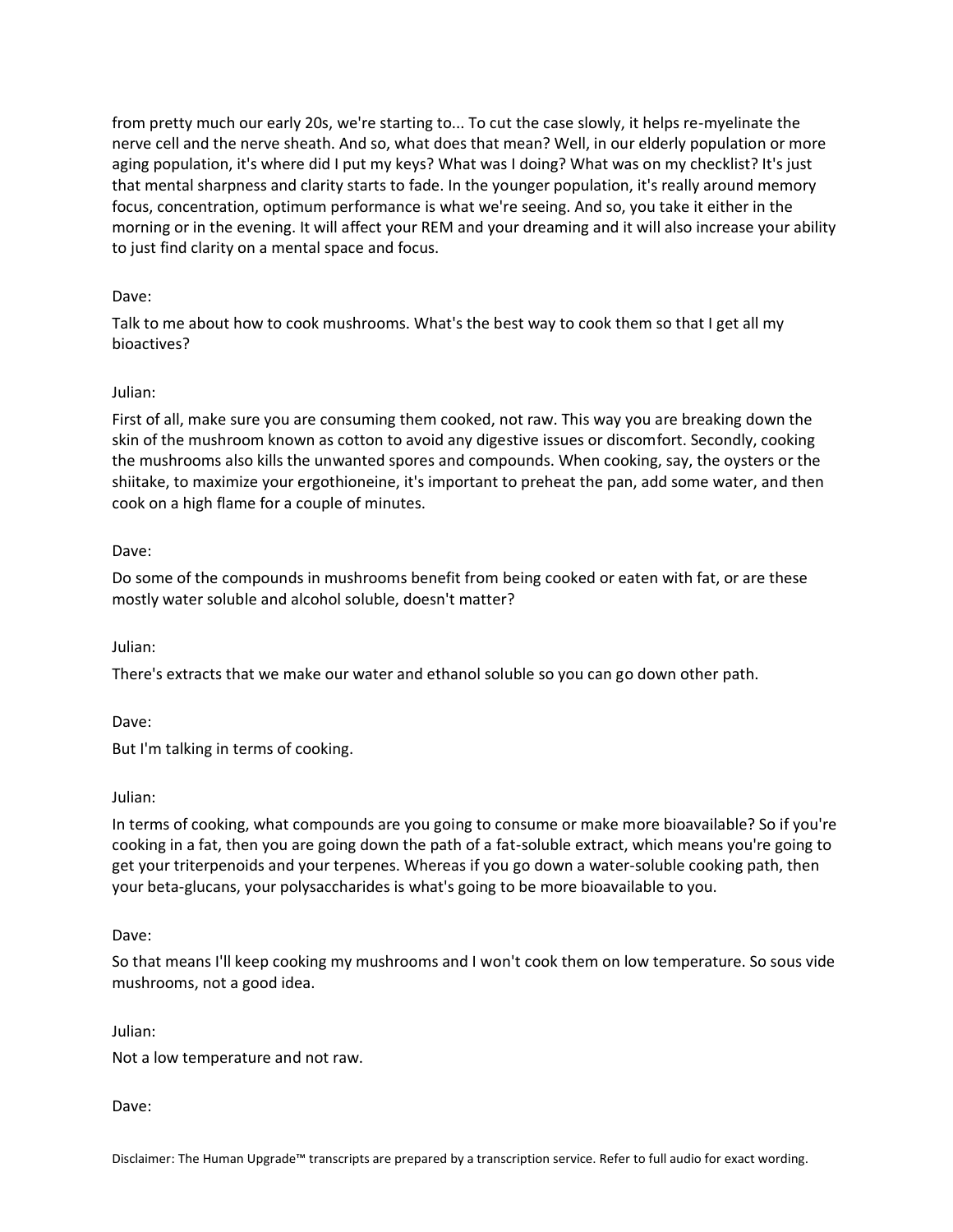All right.

Julian: They're the takeaways.

# Dave:

You've almost certainly read the Secret Life of Trees. The Secret Life of Trees talks about a network effect in forests that is unbelievable.

# Paul:

Deciduous trees growing in the rivers will translocate nutrients up, I think, to 14% nutrients to trees like hemlocks that are nurse logs in the old-growth forest.

# Paul:

It was always wondered, how is it those small trees survive in the dark and the low-light conditions of the old-growth forest? And so, they radioactively tagged and they found nitrogen and carbon being transferred from deciduous trees to conifer trees over hundreds of feet.

# Paul:

So the mycelium was actually having a mothering influence to projecting biodiversity of the ecosystem. Dave:

It was growing the forest. Paul, it's been a profound pleasure to have you on. I've got a final question for you. How long are you going to live given what you know about mushrooms?

# Paul:

I don't know how long I'm going to live, but I do feel that the impact that we have on future generations and I feel the keen sense truly of future generations calling back in time, calling to you, Dave, calling to me, calling to all of us listening, that we have an enormous influence on the future and it is time for us to take up that responsibility and to think downstream.

# Dave:

What a fantastic and unexpected answer. Paul Stamets, founder of Host Defense, Perfect Fungi, but your big thing right now is BeeMushroomed.com.

# Paul:

BeeMushroomed.com. I will do this to the limits of my ability. We decided to open it for the commons. I will commercialize only in order to create a financial vehicle to be able to give it away. You have to be profitable to be charitable.

Dave:

Yep.